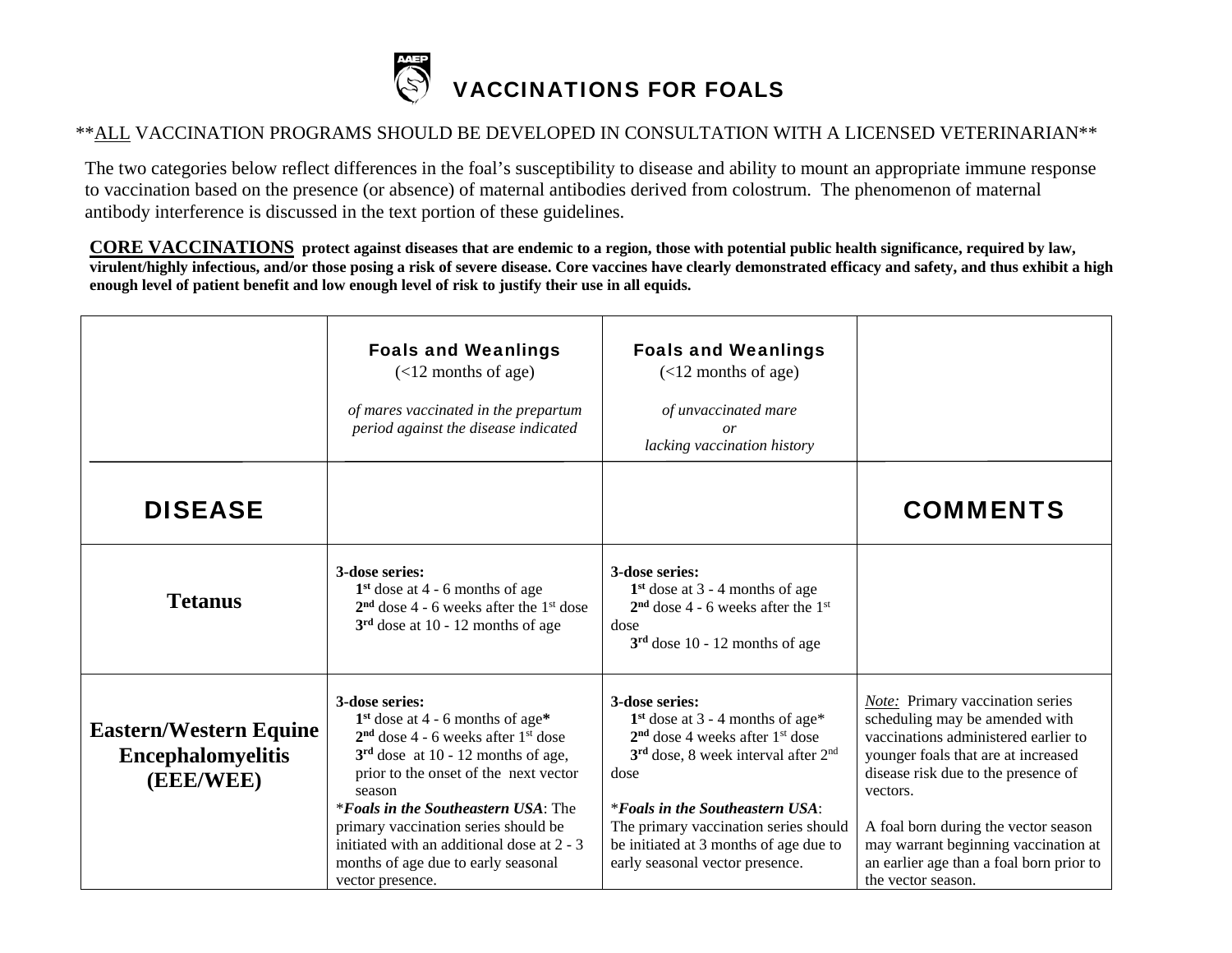| <b>Rabies</b>                   | 2-dose series:<br>$1st$ dose at 6 months of age<br>$2nd$ dose 4 - 6 weeks after 1 <sup>st</sup> dose                                                                                                                                                                                                                                                                                                                                       | 1 dose<br>Annual revaccination                                                                                                                                                                                                                                                                                                                                                                                                                                                                                                                                                                      |                                                                                                                                                                                                                                                                                                                                    |
|---------------------------------|--------------------------------------------------------------------------------------------------------------------------------------------------------------------------------------------------------------------------------------------------------------------------------------------------------------------------------------------------------------------------------------------------------------------------------------------|-----------------------------------------------------------------------------------------------------------------------------------------------------------------------------------------------------------------------------------------------------------------------------------------------------------------------------------------------------------------------------------------------------------------------------------------------------------------------------------------------------------------------------------------------------------------------------------------------------|------------------------------------------------------------------------------------------------------------------------------------------------------------------------------------------------------------------------------------------------------------------------------------------------------------------------------------|
| <b>West Nile Virus</b><br>(WNV) | Inactivated whole virus vaccine<br>3-dose series:<br>$1st$ dose at 4 - 6 months of age<br>$2nd$ dose 4 - 6 weeks after 1 <sup>st</sup> dose<br>$3rd$ dose at 10 - 12 months of age,<br>prior to the onset of the next vector<br>season                                                                                                                                                                                                     | Inactivated whole virus vaccine<br>3-dose series:<br>$1st$ dose at 3 - 4 months of age<br>$2nd$ dose, 4 weeks after 1 <sup>st</sup> dose<br>$3rd$ dose, 8 week interval after $2nd$<br>dose                                                                                                                                                                                                                                                                                                                                                                                                         | Note: Primary vaccination series<br>scheduling may be amended with<br>vaccinations administered to younger<br>foals that are at increased risk of<br>exposure due to the presence of<br>vectors.                                                                                                                                   |
|                                 | Recombinant canary pox vaccine<br>3-dose series:<br>$1st$ dose at 4 - 6 months of age<br>$2nd$ dose 4 weeks after $1st$ dose<br>$3rd$ dose at 10-12 months of age,<br>prior to the onset of the next vector<br>season                                                                                                                                                                                                                      | Recombinant canary pox vaccine<br>3-dose series:<br>$1st$ dose at 3 - 4 months of age<br>$2nd$ dose, 4 weeks after $1st$ dose<br>3 <sup>rd</sup> dose, 8 week interval after 2 <sup>nd</sup><br>dose                                                                                                                                                                                                                                                                                                                                                                                                | A foal born during the vector season<br>may warrant initiation of the primary<br>vaccination series at an earlier age<br>than a foal born prior to the vector<br>season.                                                                                                                                                           |
|                                 | Inactivated flavivirus chimera vaccine<br>3-dose series:<br>$1st$ dose at 4 - 6 months of age<br>$2nd$ dose 4 - 6 weeks after $1st$ dose<br>$3rd$ dose at 10 - 12 months of age,<br>prior to the onset of the next vector<br>season<br><b>Foals in the Southeastern USA:</b><br>Due to early seasonal vector presence,<br>the primary vaccination series should be<br>initiated earlier with the addition of a<br>dose at 3 months of age. | Inactivated flavivirus chimera<br>vaccine<br>3-dose series:<br>$1st$ dose at 3 - 4 months of age<br>$2nd$ dose, 4 weeks after $1st$ dose<br>3 <sup>rd</sup> dose, 8 week interval after 2 <sup>nd</sup><br>dose<br>(If primary series initiated during<br>mosquito vector season, an interval of<br>3-4 weeks between the 2 <sup>nd</sup> and 3 <sup>rd</sup><br>doses is preferable to the above<br>described 8 week interval.)<br><b>Foals in the Southeastern USA:</b><br>Due to early seasonal vector<br>presence, the primary vaccination<br>series should be initiated at 3 months<br>of age. | Data indicates that maternal<br>antibodies do not interfere with the<br>originally licensed inactivated whole<br>virus vaccine product; however,<br>protection from clinical disease has<br>not been provocatively tested in foals<br>less than 6 months of age with any of<br>the currently licensed West Nile<br>Virus products. |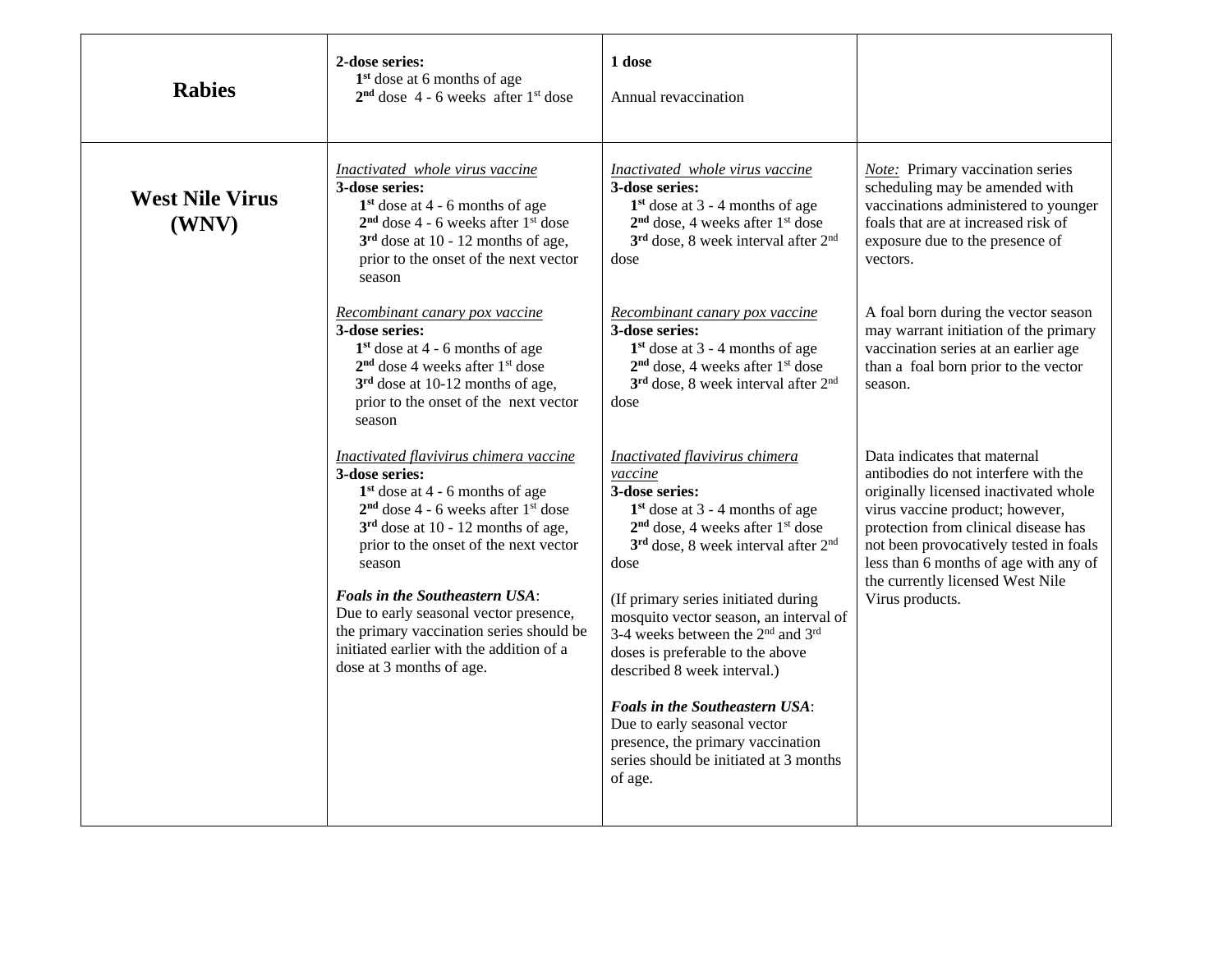**RISK-BASED VACCINATIONS are those having applications which may vary between individuals, populations, and geographic regions. Risk assessment should be performed by, or in consultation with, a licensed veterinarian to identify which vaccines are appropriate for a given horse or population of horses. The listing of a vaccine here is not a recommendation for its inclusion into a vaccination program. Vaccine scheduling is provided for use after it has been determined which, if any, risk-based vaccines are indicated. Note: vaccines are listed in this table in alphabetical order not in order of priority for use.** 

| <b>DISEASE</b>                     | <b>Foals and Weanlings</b><br>$(<12$ months of age)<br>of mares vaccinated in the prepartum<br>period against the disease indicated                                                                                      | <b>Foals and Weanlings</b><br>$(<12$ months of age)<br>of unvaccinated mares                                                                                                                                                | <b>COMMENTS</b>                                                                                                                                                                                                                                                                                                         |
|------------------------------------|--------------------------------------------------------------------------------------------------------------------------------------------------------------------------------------------------------------------------|-----------------------------------------------------------------------------------------------------------------------------------------------------------------------------------------------------------------------------|-------------------------------------------------------------------------------------------------------------------------------------------------------------------------------------------------------------------------------------------------------------------------------------------------------------------------|
| <b>Anthrax</b>                     | Not applicable. As it is not<br>recommended to vaccinate mares<br>during pregnancy there will be no<br>foals of mares vaccinated prepartum                                                                               | No age specific guidelines are<br>available for this vaccine.<br>Manufacturer's recommendation is<br>for primary series of 2 doses<br>administered subcutaneously at a 2 - 3<br>week interval.                              | Antimicrobial drugs must not be given<br>concurrently with this vaccine.<br>Caution should be used during storage,<br>handling and administration of this live<br>bacterial product. Consult a physician<br>immediately should accidental human exposure<br>(via mucus membranes, conjunctiva or broken<br>skin) occur. |
| <b>Botulism</b>                    | 3-dose series:<br>$1st$ dose 2 - 3 months of age<br>$2nd$ dose 4 weeks after $1st$ dose<br>$3rd$ dose 4 weeks after $2nd$ dose                                                                                           | 3-dose series:<br>$1st$ dose 1 - 3 months of age<br>$2nd$ dose 4 weeks after $1st$ dose<br>$3rd$ dose 4 weeks after $2nd$ dose                                                                                              | Maternal antibody does not interfere with<br>vaccination; foals at high risk may be<br>vaccinated as early as 2 weeks of age.                                                                                                                                                                                           |
| <b>Equine Herpesvirus</b><br>(EHV) | Inactivated or modified live vaccine<br>3-dose series:<br>$1st$ dose 4 - 6 months of age<br>$2nd$ dose 4 - 6 weeks after 1 <sup>st</sup> dose<br>$3rd$ dose at 10 - 12 months of age<br>Revaccinate at 6-month intervals | Inactivated or modified live vaccine<br>3-dose series:<br>$1st$ dose at 4 - 6 months of age<br>$2nd$ dose 4 - 6 weeks after 1 <sup>st</sup> dose<br>$3rd$ dose at 10 - 12 months of age<br>Revaccinate at 6-month intervals |                                                                                                                                                                                                                                                                                                                         |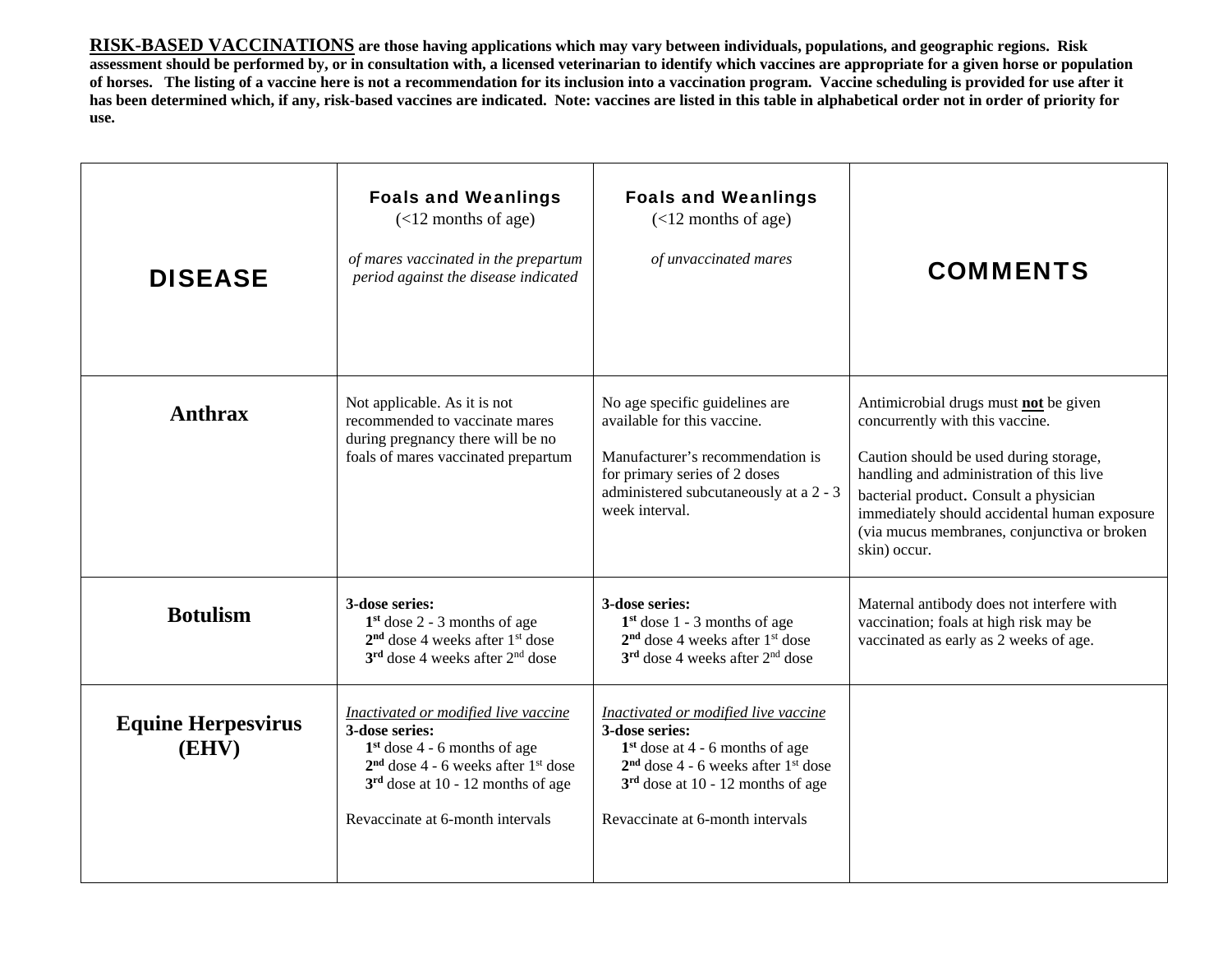| <b>Equine Viral Arteritis</b><br>(EVA) | Colt (male) foals: Single dose at 6 -<br>12 months of age (see comments)                                                                                                                                                                                                                                                                                                                                                                                                          | Colt (male) foals: Single dose at 6 -<br>12 months of age (see comments)                                                                                                                                                                                                                                                                                                                                                                                                                           | Prior to initial vaccination, colt (male) foals<br>should undergo serologic testing and be<br>confirmed negative for antibodies to EAV.<br>Testing should be performed shortly prior to, or<br>preferably at, the time of vaccination.<br>As foals can carry colostral derived antibodies<br>to EAV for up to 6 months, testing and<br>vaccination should <b>not</b> be performed prior to 6<br>months of age. |
|----------------------------------------|-----------------------------------------------------------------------------------------------------------------------------------------------------------------------------------------------------------------------------------------------------------------------------------------------------------------------------------------------------------------------------------------------------------------------------------------------------------------------------------|----------------------------------------------------------------------------------------------------------------------------------------------------------------------------------------------------------------------------------------------------------------------------------------------------------------------------------------------------------------------------------------------------------------------------------------------------------------------------------------------------|----------------------------------------------------------------------------------------------------------------------------------------------------------------------------------------------------------------------------------------------------------------------------------------------------------------------------------------------------------------------------------------------------------------|
| <b>Equine Influenza</b>                | Inactivated vaccine<br>3-dose series:<br>$1st$ dose at 6 months of age<br>$2nd$ dose 3 - 4 weeks after $1st$ dose<br>$3rd$ dose at 10 - 12 months of age<br>Modified live vaccine<br>2-dose series administered<br>intranasally:<br>$1st$ dose at 6 - 7 months of age<br>$2nd$ dose at 11 - 12 months of age<br>Canary pox vector vaccine<br>2 dose series:<br>$1st$ dose at 6 months of age<br>$2nd$ dose 5 weeks after 1 <sup>st</sup> dose<br>Revaccinate at 6-month intervals | <b>Inactivated</b> vaccine<br>3-dose series:<br>$1st$ dose at 6 months of age<br>$2nd$ dose 3 - 4 weeks after 1 <sup>st</sup> dose<br>$3rd$ dose at 10 - 12 months of age<br>Modified live vaccine<br>2-dose series administered<br>intranasally:<br>$1st$ dose at 6 - 7 months of age<br>$2nd$ dose at 11 - 12 months of age<br>Canary pox vector vaccine<br>2 dose series:<br>$1st$ dose at 6 months of age<br>$2nd$ dose 5 weeks after 1 <sup>st</sup> dose<br>Revaccinate at 6-month intervals | An increased risk of disease may warrant<br>vaccination of younger foals. Because some<br>maternal anti-influenza antibody is likely to be<br>present, a complete series of primary<br>vaccinations should still be given after 6<br>months of age.                                                                                                                                                            |
| Leptospirosis                          | 2 dose series:<br>$1st$ dose at 6 months of age<br>$2nd$ dose 3-4 weeks after $1st$ dose<br>Annual revaccination                                                                                                                                                                                                                                                                                                                                                                  | 2 dose series:<br>1 <sup>st</sup> dose at 6 months of age<br>$2nd$ dose 3-4 weeks after $1st$ dose<br>Annual revaccination                                                                                                                                                                                                                                                                                                                                                                         | Safety has been demonstrated in foals 3 months<br>of age. The effects of circulating maternal<br>antibody and vaccination have not been<br>determined.                                                                                                                                                                                                                                                         |
| <b>Potomac Horse Fever</b><br>(PHF)    | 2-dose series:<br>$1st$ dose at 5 months of age<br>$2nd$ dose 3 - 4 weeks after $1st$ dose                                                                                                                                                                                                                                                                                                                                                                                        | 2-dose series:<br>1 <sup>st</sup> dose at 5 months of age<br>$2nd$ dose 3 - 4 weeks after $1st$ dose                                                                                                                                                                                                                                                                                                                                                                                               | If risk warrants, vaccine may be administered to<br>younger foals. Subsequent doses are to be<br>administered at 4-week intervals until 6 months<br>of age.                                                                                                                                                                                                                                                    |
| <b>Snake Bite</b>                      | Please see guidelines for additional<br>information                                                                                                                                                                                                                                                                                                                                                                                                                               | Please see guidelines for additional<br>information                                                                                                                                                                                                                                                                                                                                                                                                                                                |                                                                                                                                                                                                                                                                                                                                                                                                                |